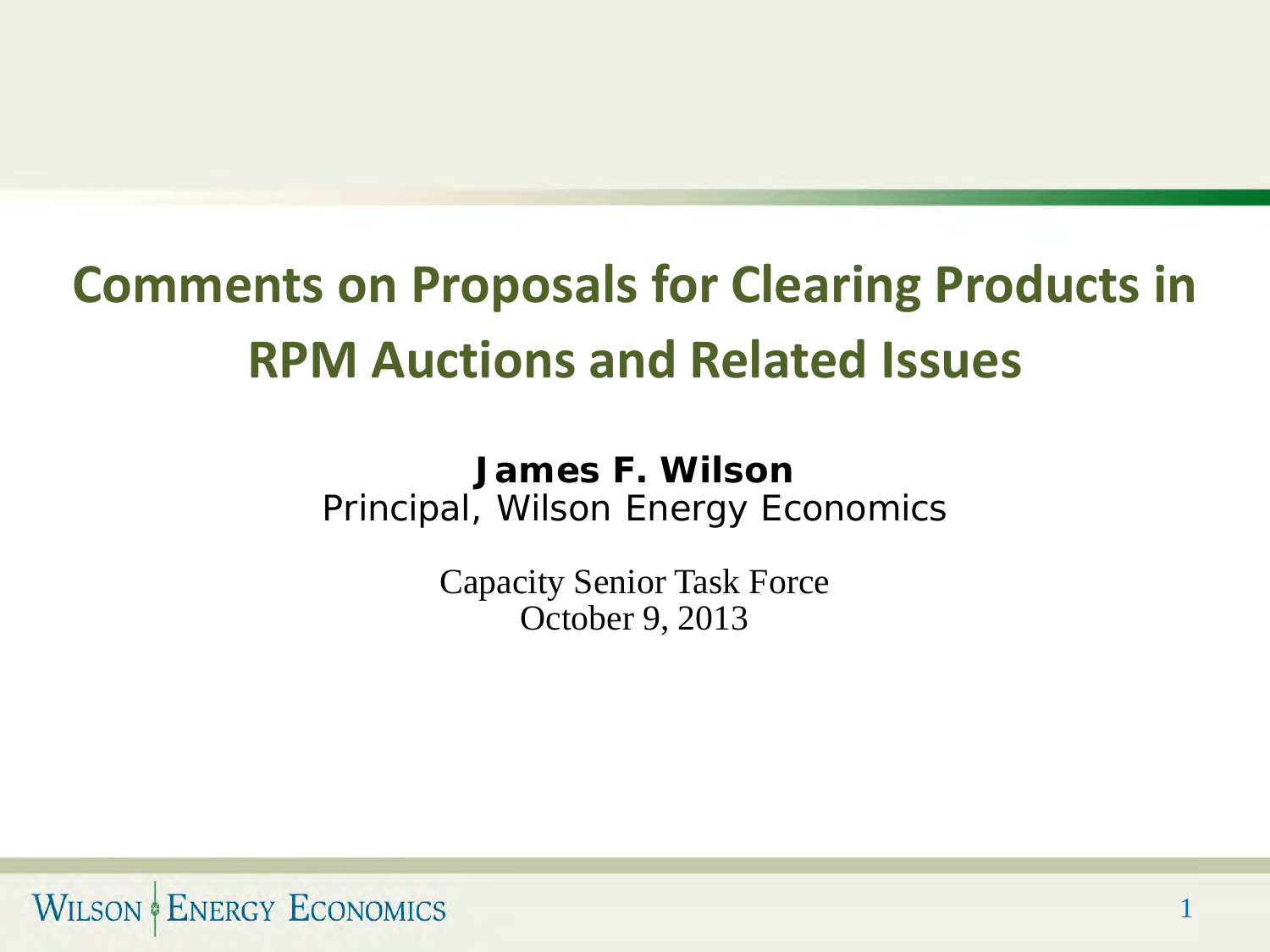# Four Topics

- 1. Value of DR products when excess is cleared
	- A. Extended Summer DR
	- B. Limited DR
- 2. STRPT (aka 2.5% holdback): Purpose and use, treatment in BRA
- 3. Comments on PJM proposal for clearing DR products
- 4. Suggested elements of an alternative proposal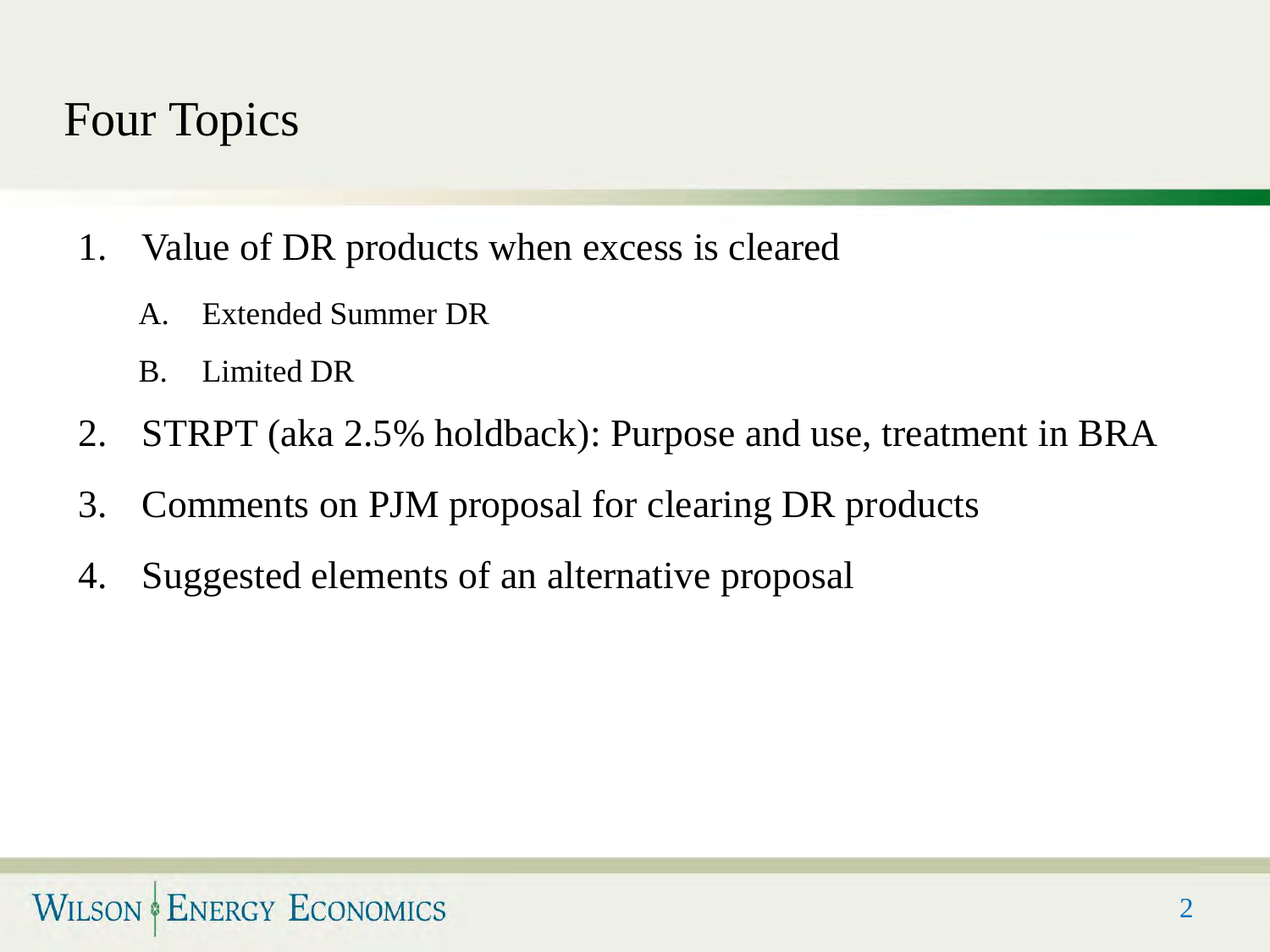# **1.** Value of DR Products When Excess: **A. Extended Summer DR**

- The Minimum Annual Resource Requirement is set at a level such that LOLE outside of extended summer considered *de minimus*
	- Procedure calls for increasing ES DR penetration (and reducing Annual) until annual LOLE increases 10%, which would occur outside extended summer period (PJM Manual 20, PJM Resource Adequacy Analysis, Section 5)
	- $Minimum Annual Resource Required$  Requirement = Reliability Requirement minus Extended Summer DR Reliability Requirement
- Note that, with Annual resources at or above this level, increasing Annual resources **OR** increasing Extended Summer resources will reduce LOLE (which is concentrated in the extended summer period) the same amount; the two types of resources have equal incremental reliability value once the Min. Ann. Res. Requirement is satisfied.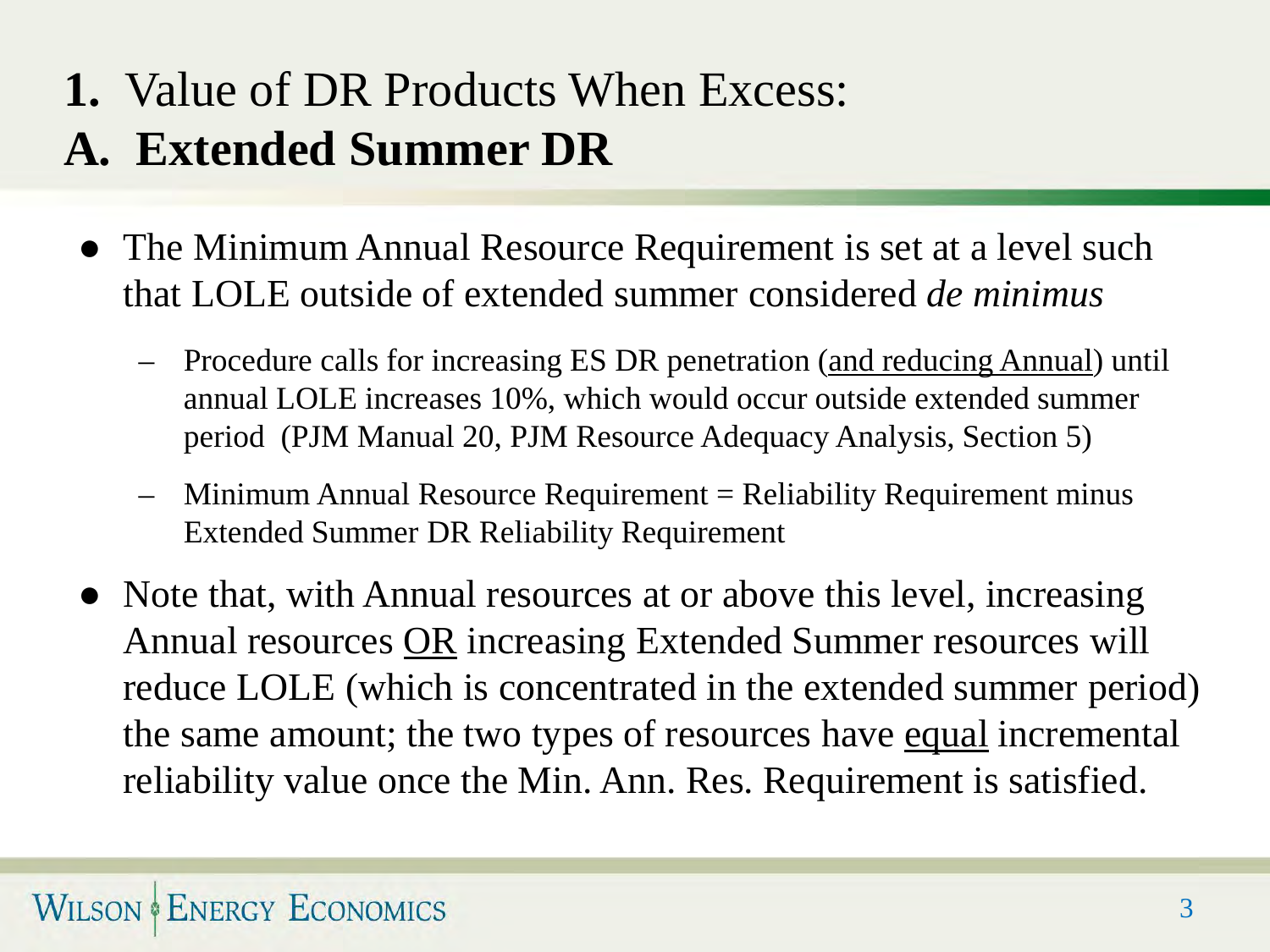

Figure 7: Test 4, PJMRTO. Amount of Extended Summer DR vs Percent Increase in Annual LOLE.

Red line denotes target.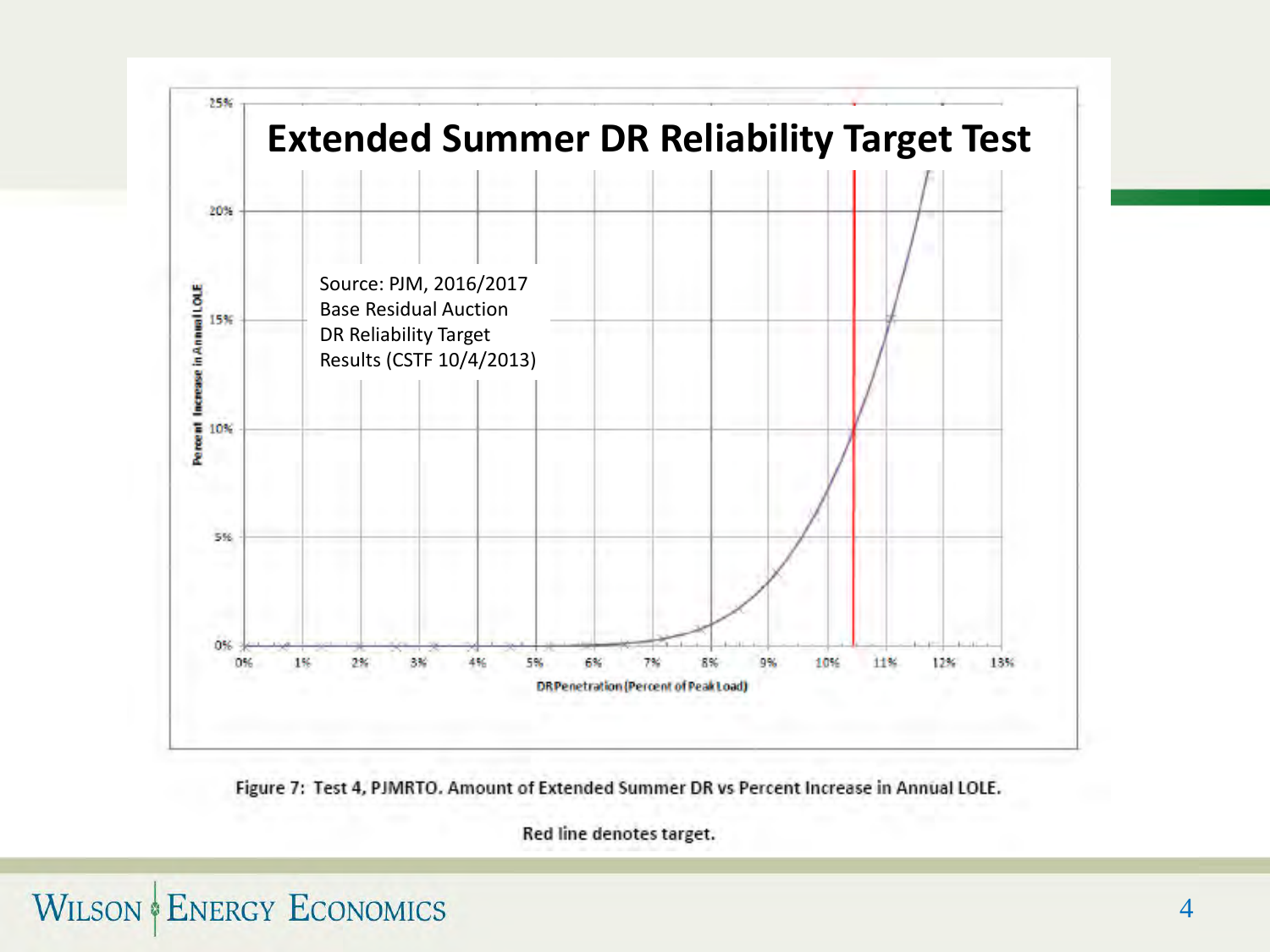#### PJM Reserve Requirements Studies suggest loss of load risk (and capacity value) are concentrated in summer (June – September)



Figure II - 4: PJMRTO LOLE Comparison 2012 RRS vs. 2013 RRS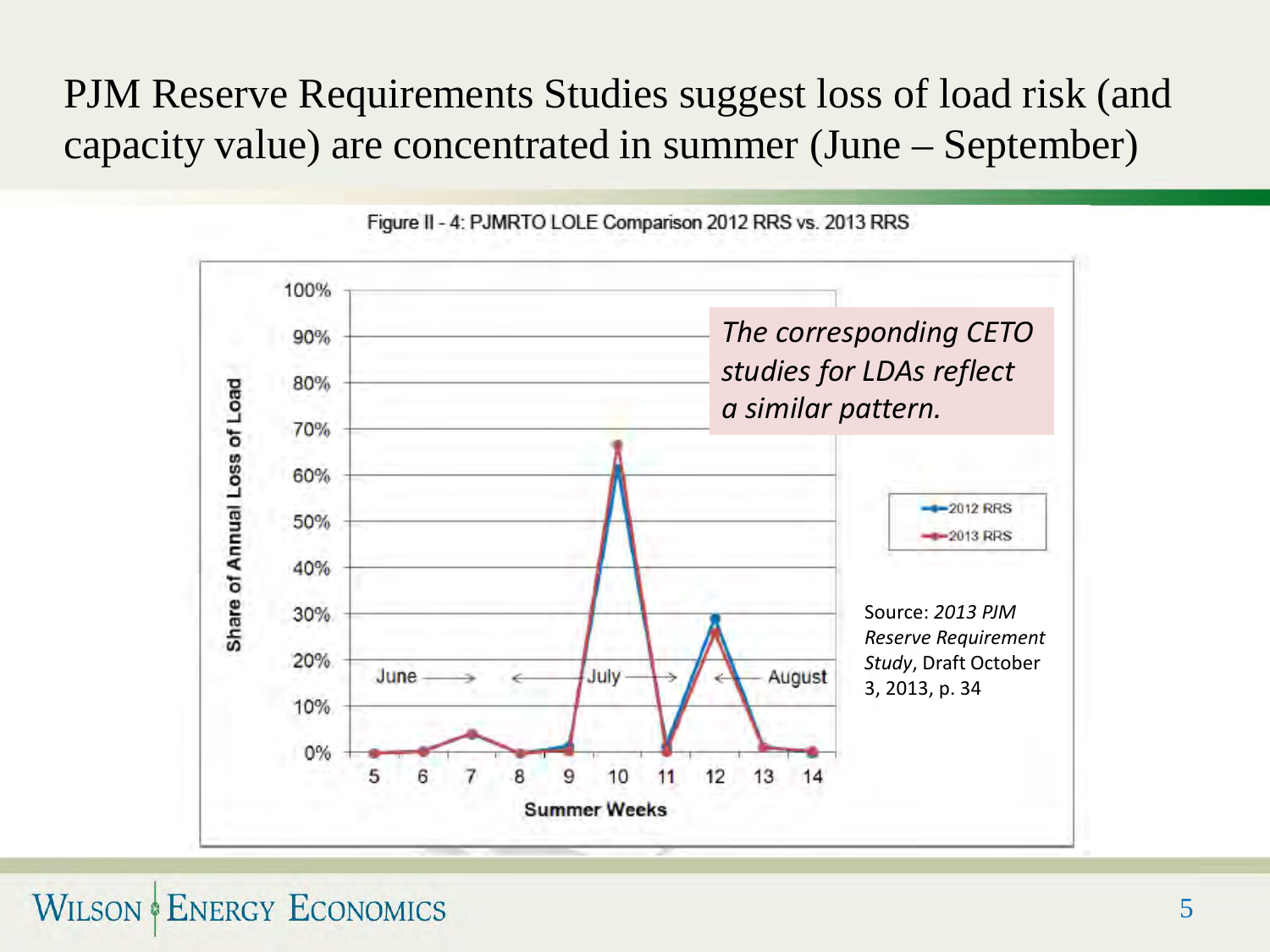PJM's Reserve Requirements Studies suggest how the reliability value varies as the total cleared quantity changes

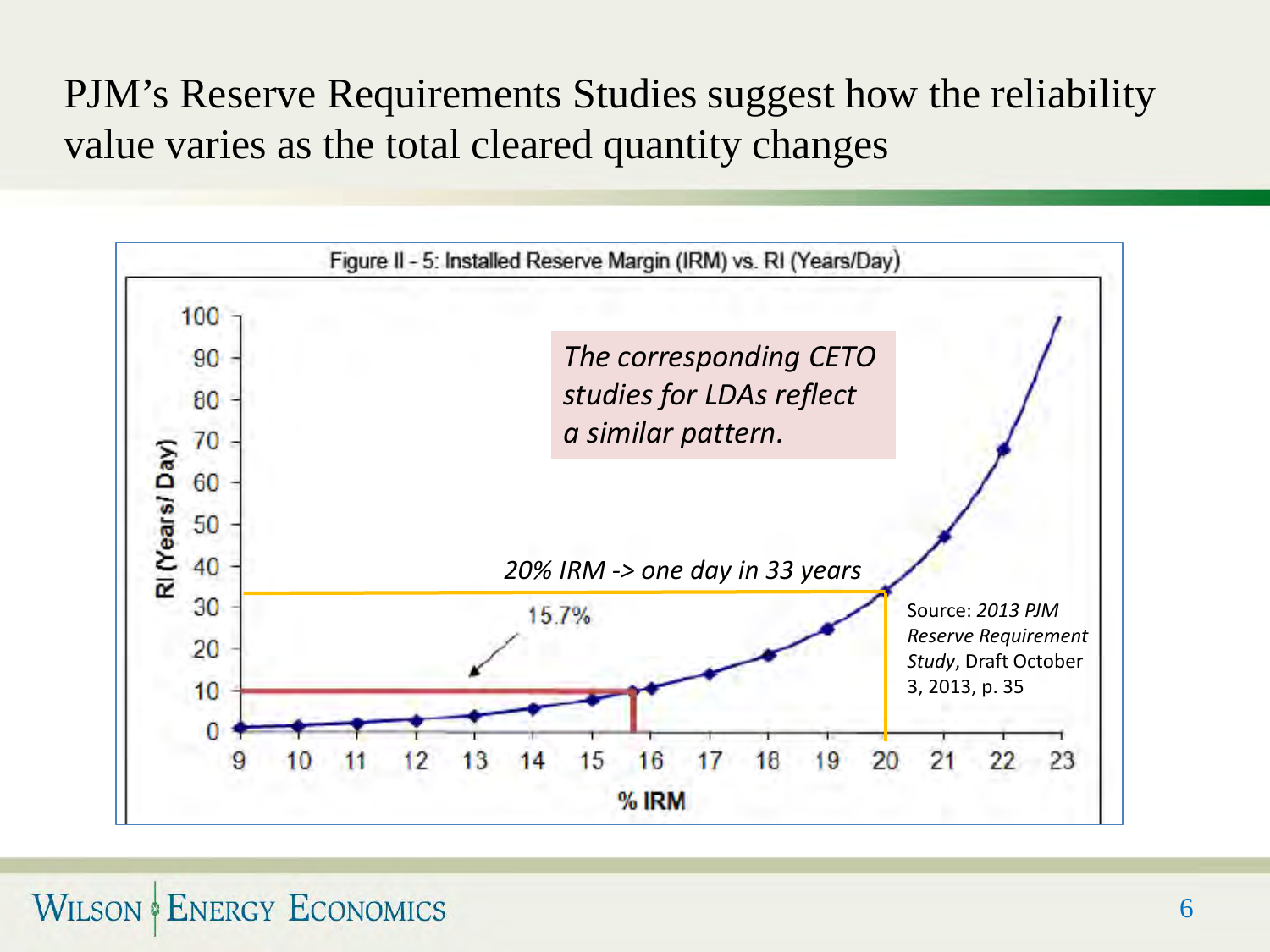# **1.** Value of DR Products When Excess: **B. Limited DR**

- Limited DR Reliability Target is determined by the six hour duration requirement ("Test 1" or "Test 2") for RTO and all LDAs; ten call limit is not binding
- The tests assume that when any DR is called, all DR of all types is called and activates simultaneously (not just amount needed, not zonal, not staggered; very conservative, wastes the DR)
- DR used as an operational resource can be staggered to stretch it and shape it to load over an eight hour period (say, 1/3, 1/3, 1/3 over three hours)
	- 30/60/120 minute lead times; subzonal dispatch; economic offers; etc.
- Limited DR Reliability Target should be adjusted to reflect this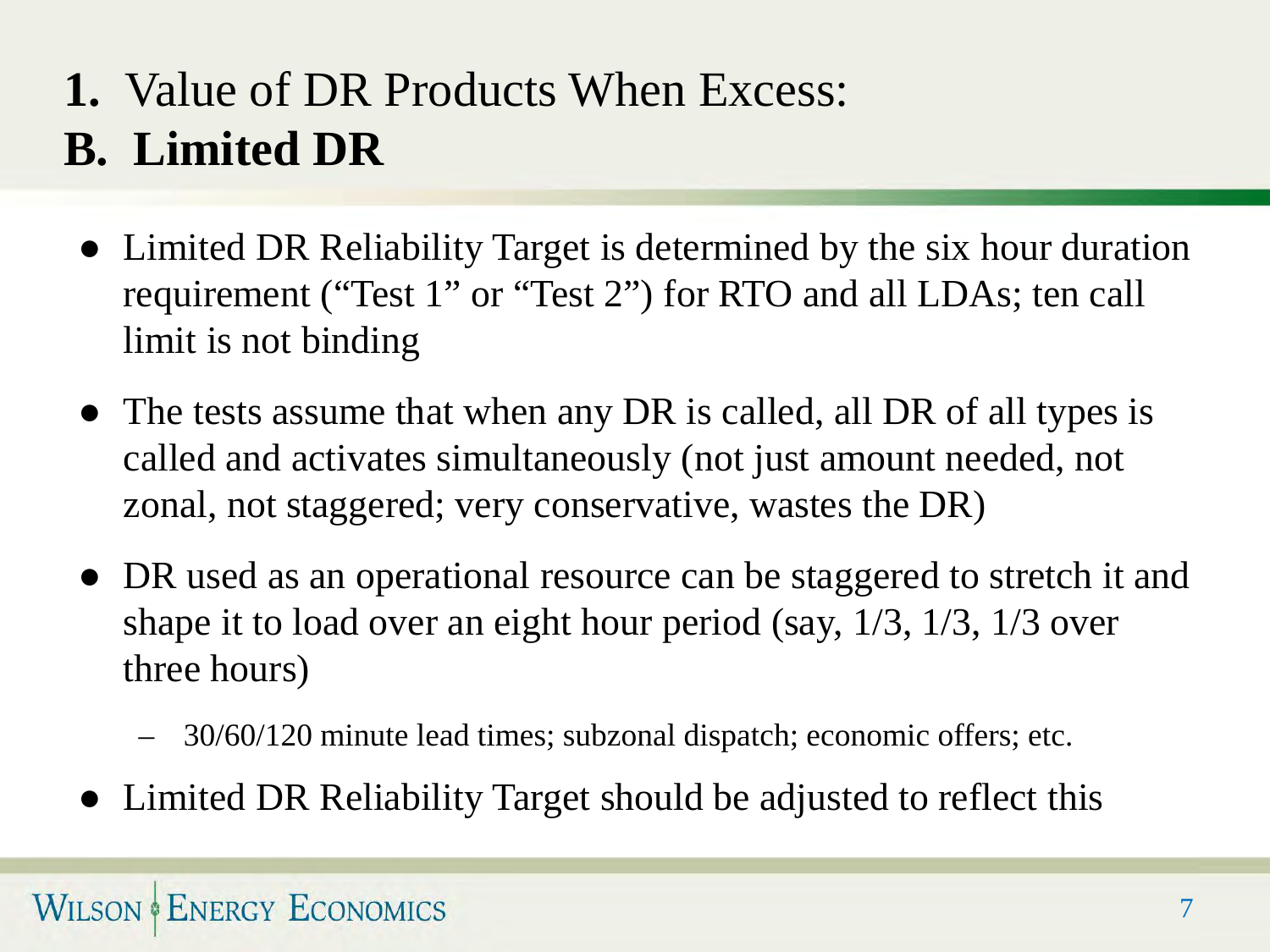#### **DR Reliability Target Determination**

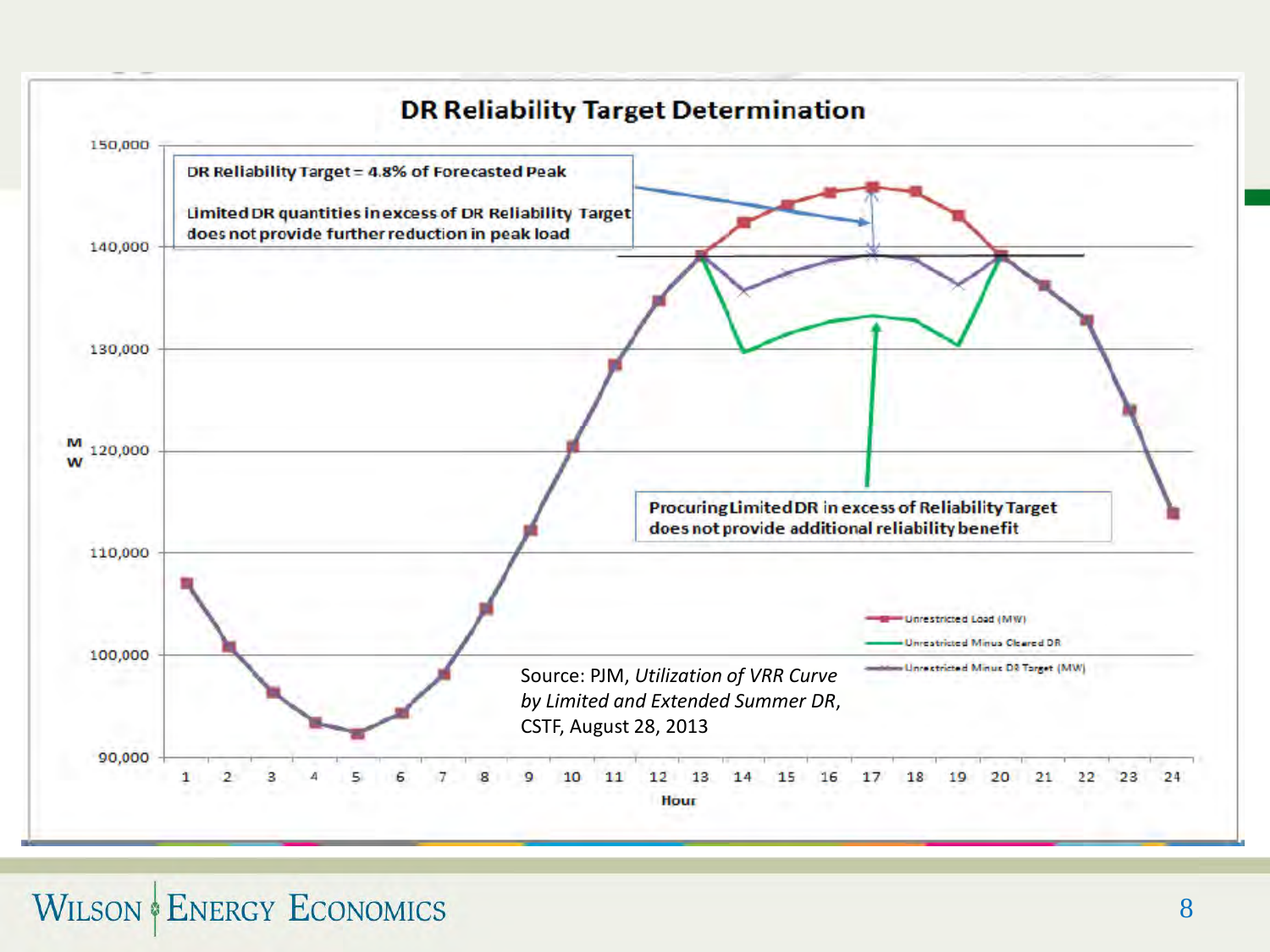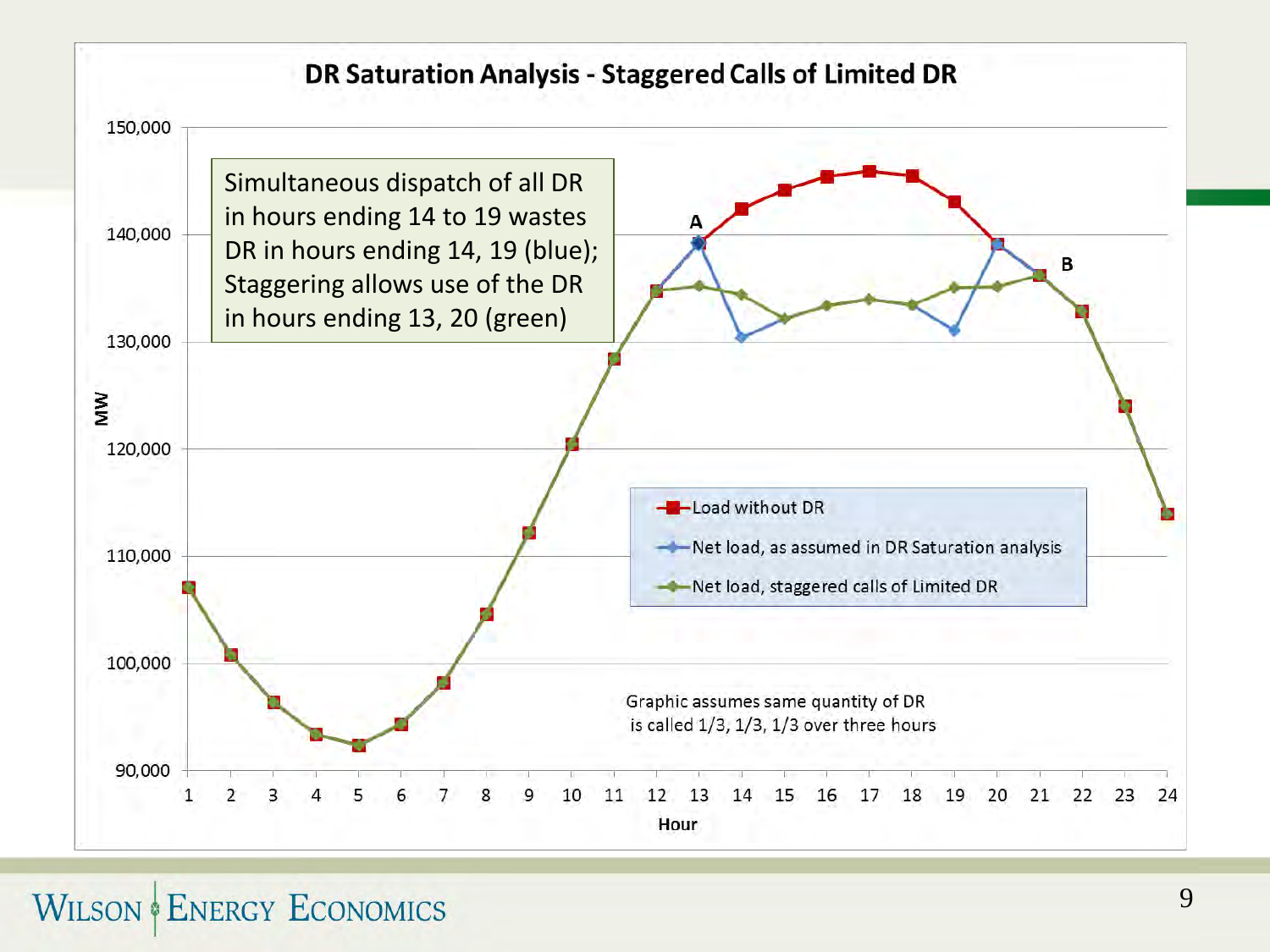# **2.** Treatment of the STRPT (aka 2.5% holdback)

- STRPT is not just for Demand Response!
	- Brattle (2008 p 101): "plan on procuring in the incremental auctions a portion of the needed resources corresponding to the estimated amount of demand response **and other resources** that are likely to become available after the base auction" [emphasis added]
	- Wilson (ER09-412 p. 49): short lead time resources include plant upgrades, plant performance improvements, etc.; DR is less than half of recommended total
	- FERC (March 26, 2009 order P 84 fn 42): "Short lead time resources can include demand response and energy efficiency resources, upgrades to existing generation units, and imports of capacity from areas outside of PJM"
	- 2015-2016 First Incremental Auction (September 2013): over 90% of the cleared capacity was generation
- So not appropriate to reduce Max. Limited DR for 100% of STRPT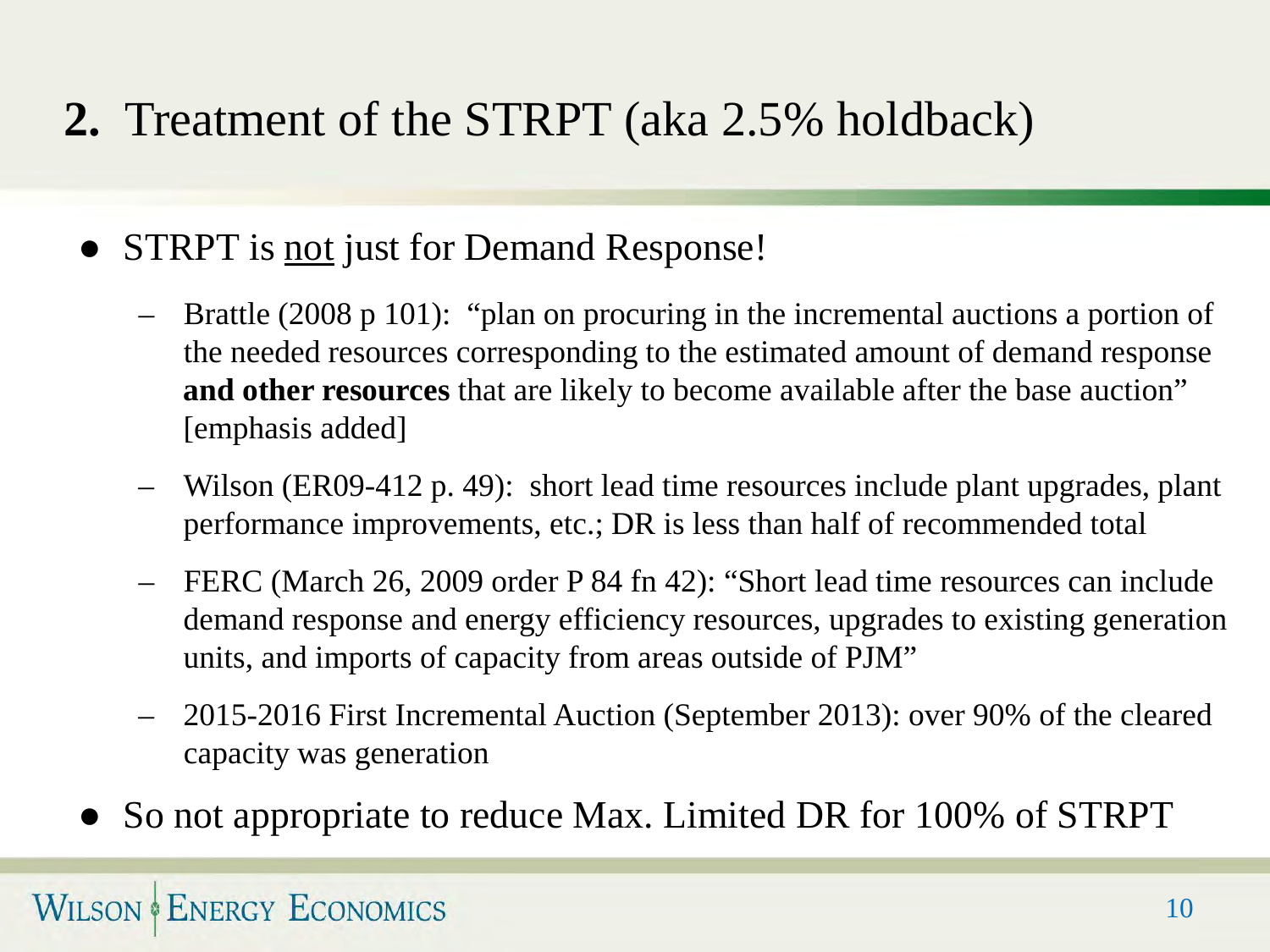# **3.** PJM Proposal for Clearing Ann/ES/Limited Products

- PJM proposes to treat Limited DR Reliability Targets and Extended Summer DR Reliability Targets as hard constraints in the base residual auction; then to clear only Annual resources against the sloped VRR curve
- PJM also proposed to subtract the STRPT from the Limited DR Reliability Target (CSTF 7/31/13, slide 10)
	- Maximum Limited DR is shown as only 3,462 MW or about 2.3%, not 4.8%
	- (equals Limited DR Reliability Target, 7,616 MW, minus STRPT, 4,153 MW)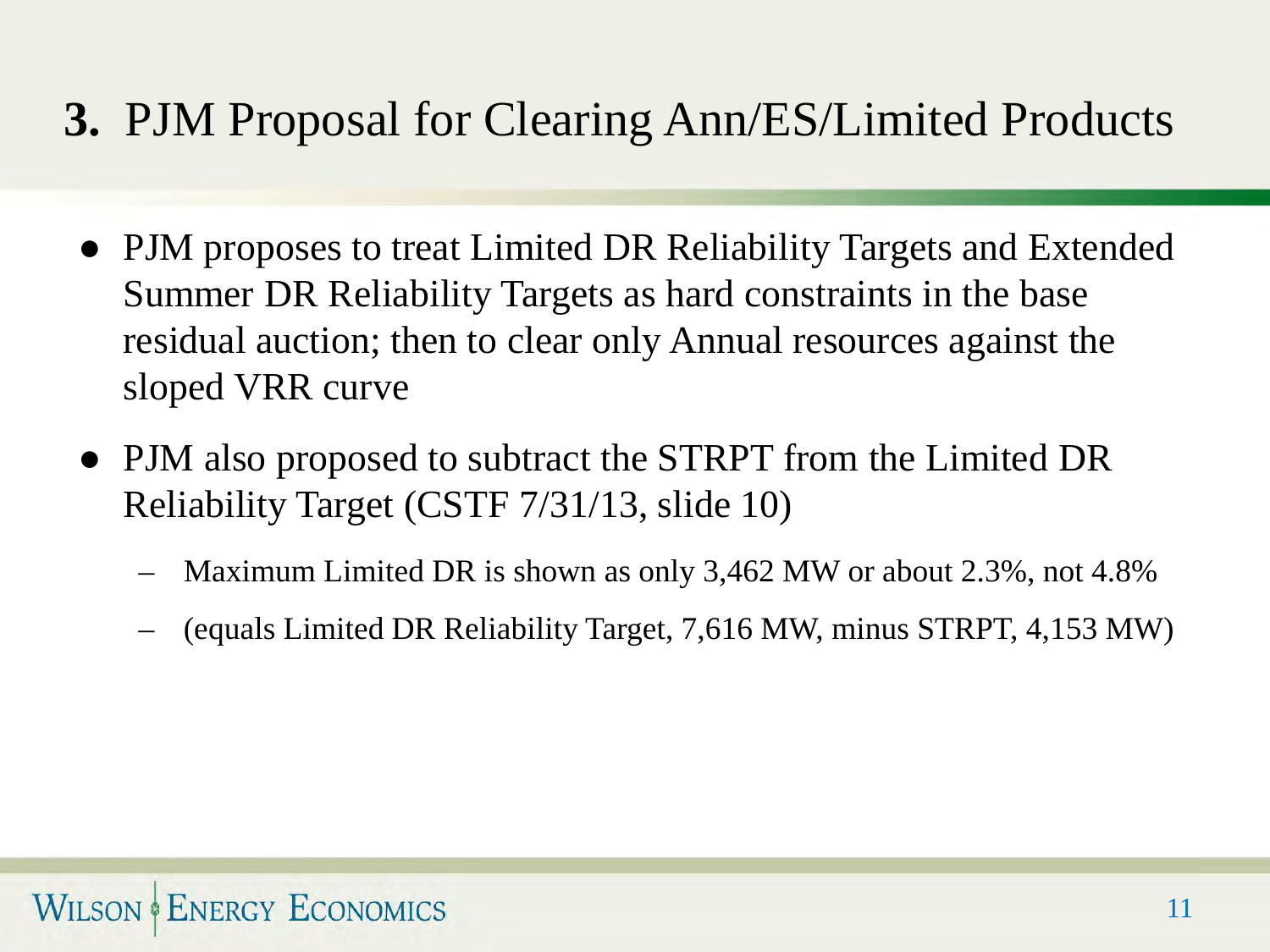# Comments on PJM Proposal

- The PJM proposal results in uneconomic purchase of excess Annual resource under some circumstances; and failure to purchase needed, economical ES or Limited resource under other circumstances (three examples follow)
	- Inefficient procurement from a cost and reliability perspective
	- Discriminatory procurement unjustified preference for Annual over ES
	- Unnecessary increase in consumer cost
	- Linked bids would only partially mitigate these problems, to an extent that will vary by LDA and likely decline over time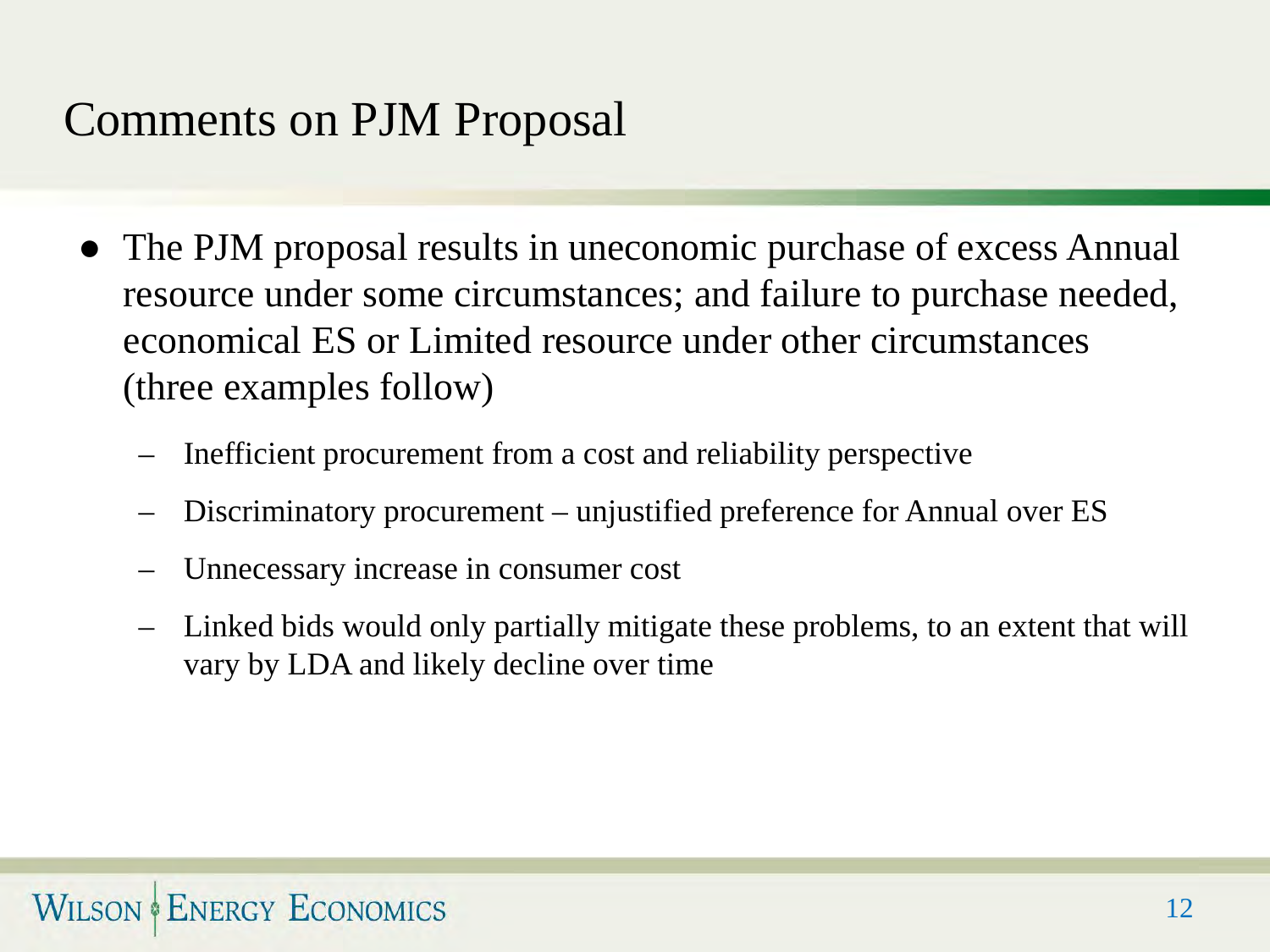# Example 1: Inefficient Procurement of Annual Resource

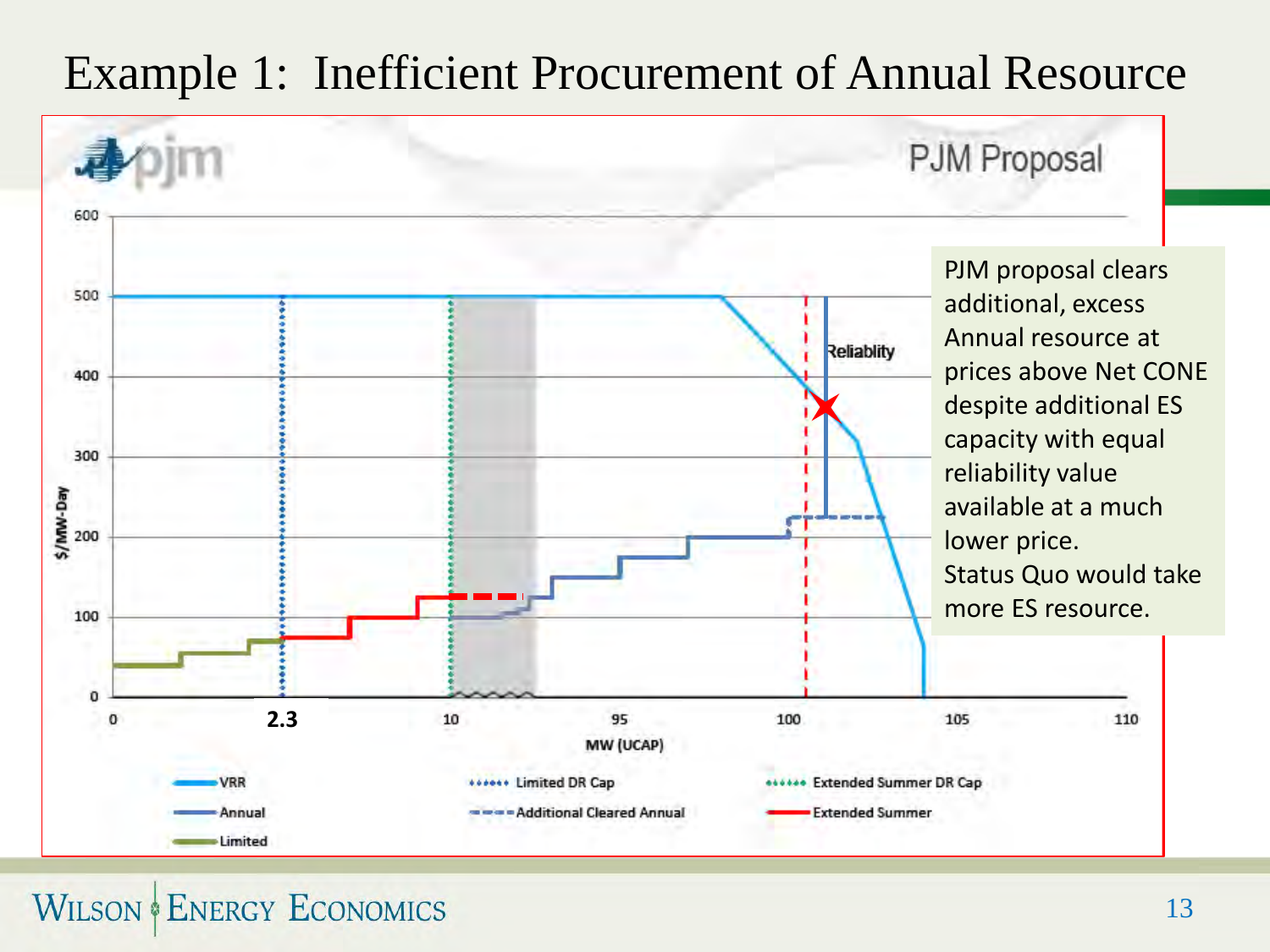### Example 2: Failure to Procure Needed ES Resource



**WILSON & ENERGY ECONOMICS**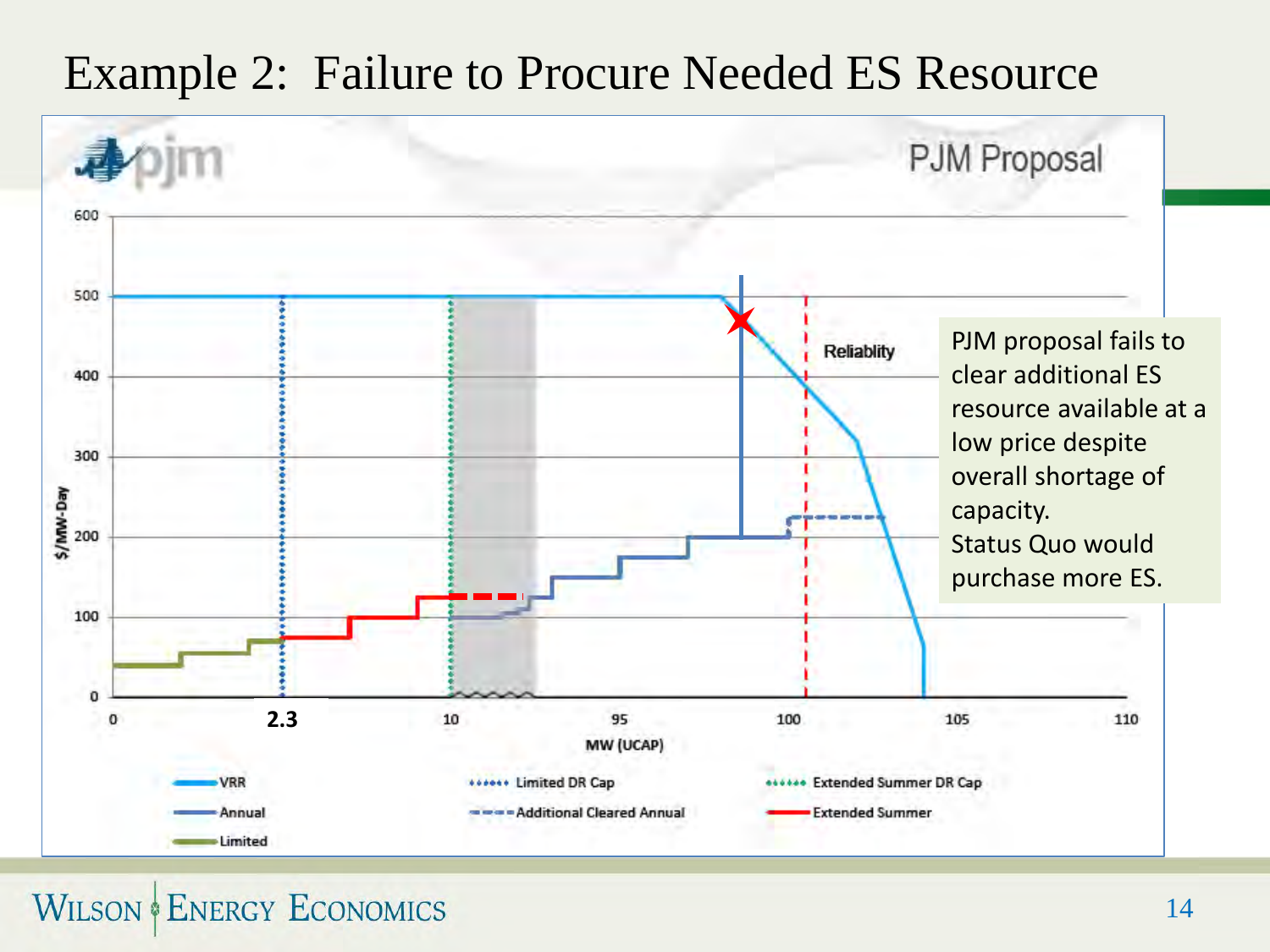## Example 3: Failure to Procure Needed Limited Resource



**WILSON & ENERGY ECONOMICS**